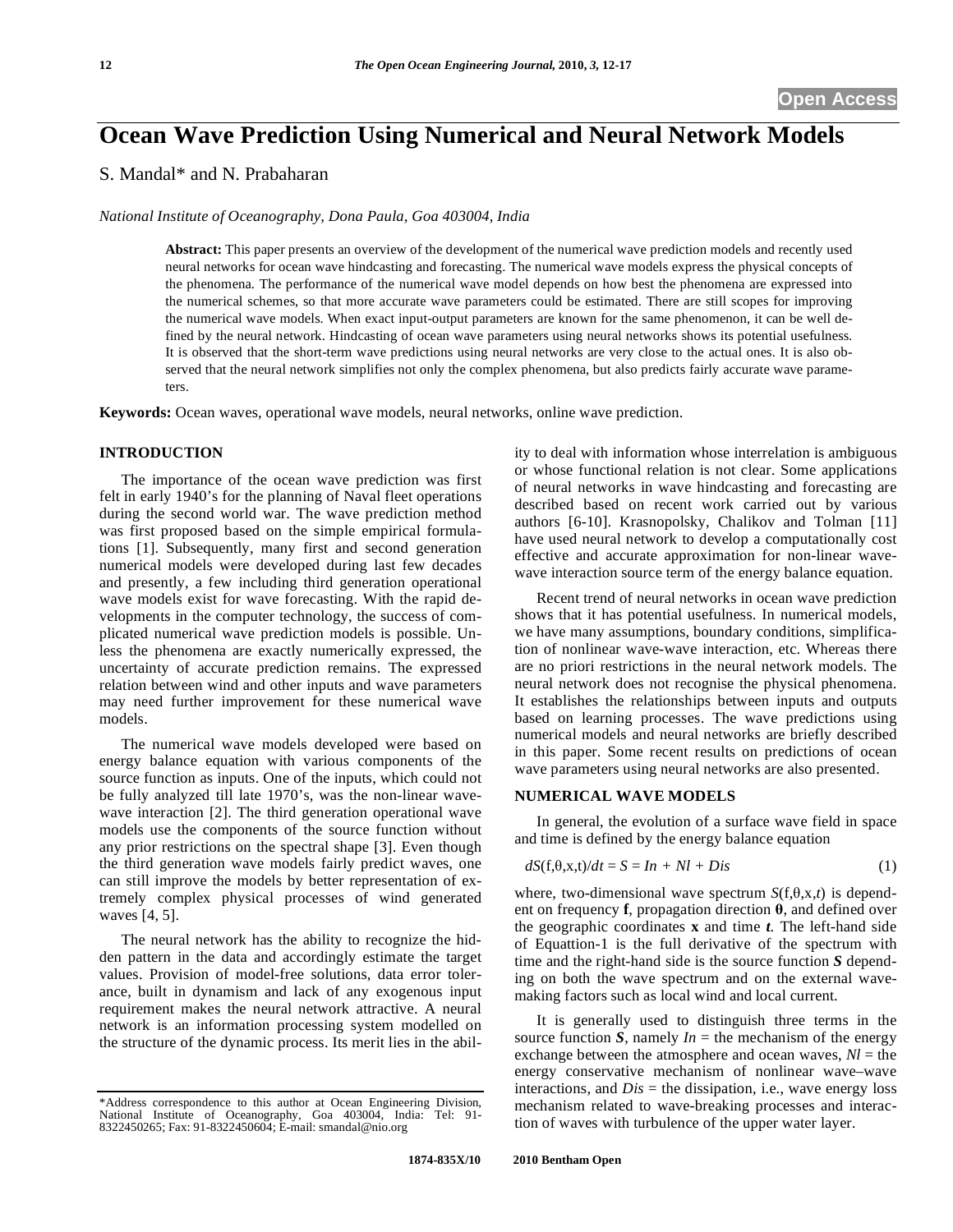Precisely the differences in the presentation of the above components of the source function determine general differences between wave models.

Numerical wave prediction models which were developed are divided into four categories, i.e., First, Second, Third and Improved third generation wave models.

#### **FIRST GENERATION MODELS**

The first generations wave models are developed based on simple wind fields (*In*) and without dominating nonlinear interactions (*Nl*) and energy loss (*Dis*), as at that time very little was known about any three source function components. However, theories of wave generation proposed by Phillips [12] and Miles [13] and later with Phillips' concept of universal equilibrium range of the spectrum [14], and Hasselmann's analysis of the non-linear energy transfer owing to wave-wave interactions [15-17], then provided a broader theoretical framework for the wave models.

The first empirical wave model was developed and introduced a parametric description of the sea state and used empirical wind sea and swell [1]. Thereafter, Pierson, Nuemann and James developed a model called PNJ-model for estimating wave conditions created by the distance storm [18]. This is based on the generated wave energy spreads over the ocean as distance to the generating storm increases. A modified version of PNJ- model was used by Darbyshire [19]. In this model it was assumed that the sea state was fully developed after 12 hours and 200 nm of constant wind. A model for ideal condition was proposed by Wilson [20] and it was further extensively studied [21, 22]. This is published in form of a handbook by WMO [23]. Seymour [24] proposed a directional de-coupling model where a stationary homogeneous wind field is considered over a deep-water basin with an arbitrary geometry of the coastline. The wave model applicable to tropical hurricanes was developed [25], where nondimensional radial distance from the point of the forecast to the eye of the hurricane is one among the characteristics of wind parameters.

#### **SECOND GENERATION MODELS**

The second generation wave models are developed using varying wind fields and simplified nonlinear interactions. Here, the sea surface is defined as the sum of a large number of individual wave components, each wave propagating with constant frequency according to the linear wave theory. The path of wave components (from origin to the forecast point) is calculated by the conventional methods. After leaving the origin, the wave component interacts with the other wave components. Thus at regular interval of time the energy gained or released in the process can be evaluated till it reaches the forecast point. This procedure can be repeated for a large number of wave components of different frequencies and directions at a given time so that the total energy is obtained at the point of forecast. A large group of wave experts on wave models (SWAMP) have made an attempt to interpret all the available models for inter-comparison [26], where wave models are clearly distinguished as decoupled propagation (DP), coupled hybrid (CH) and coupled discrete (CD) models. In general, first generation models are of DP type. Most of the second generation models are of CD or CH type. The SWAMP has shown a clear variation of source function components for first-generation and secondgeneration models. The updated source function components (second-generation) are established based on extensive analysis and field measurements of wave growth under uniform fetch-limited wind condition [27-29].

The numerical wave prediction model DOLPHIN is a deep water hybrid point model, a combination of the parametric wind-sea and spectrally treated swells [30]. The development of this model is based on the directionally decoupled energy distribution of wind generated waves. Inputs to the model are wind field and coastal boundary. Outputs are significant wave height Hs, variance density spectra giving information on the two-dimensional distribution of wave energy. By using this model wave parameters are computed over period where observed data is also available [31]. Three hourly values of Significant wave height (Hs), zero-crossing period, Maximum energy and peak period computed by hindcast model and those based on measured data seems to be quite good between computed and measured Hs values. The wave spectra predicted by the model and the measured wave spectra seem to be reasonably in good agreement.

#### **THIRD GENERATION MODELS**

The third generation wave models are developed to further improvement of modelling process. The Discrete Interaction approximation (DIA) is introduced in wave modeling [2]. The operational wave models, such as WAM [32, 33], SWAN [34] and WAVEWATCH III [35] are the third generation wave models. Even though wave modelling is being carried out for many decades, further improvement is being performed by incorporating the updated subroutines in these wave models. One of these is the improved parameterization of nonlinear quadruplet wave-wave interactions for application in operational wave prediction models [4]. The DIA has some shortcomings, which hamper the further development of the third generation wave model. These models use the energy balance equation for describing the time and space evolution of wave spectra. Further improvements are being carried out to obtain a fast and accurate method for computing the nonlinear quadruplet wave-wave interactions in deep and shallow water, such that this method can be applied in operational wave prediction models. For reaching a closer values of nonlinear energy transfer, neural network parameterization has been developed [11]. In this neural network integration approximation (NINA) is considered to estimate nonlinear interactions, Snl(f,  $\theta$ ) as a function of frequency f and direction  $\theta$  from the corresponding spectrum,  $F(f, \theta)$  in deep water. To train and test this NINA, they used a set of 20,000 simulated realistic spectra for  $F(f, \theta)$  and the corresponding exact estimates of Snl(f,  $\theta$ ). Simulation was based on spectral function of P-M spectra for different peak frequencies oriented randomly in  $(0, 2\pi)$  interval. The NINA gives reasonable results and implemented for WAVE WATCH III model.

Recently, wind-wave variability in the shallow tidal basin of German Wadden Sea is modeled with the combination of SWAN [34] and principal component analysis (PCA) based neural network models [36]. Here the wave propagation and transformation in the study area are modeled using SWAN model. Then PCA based feed forward neural network model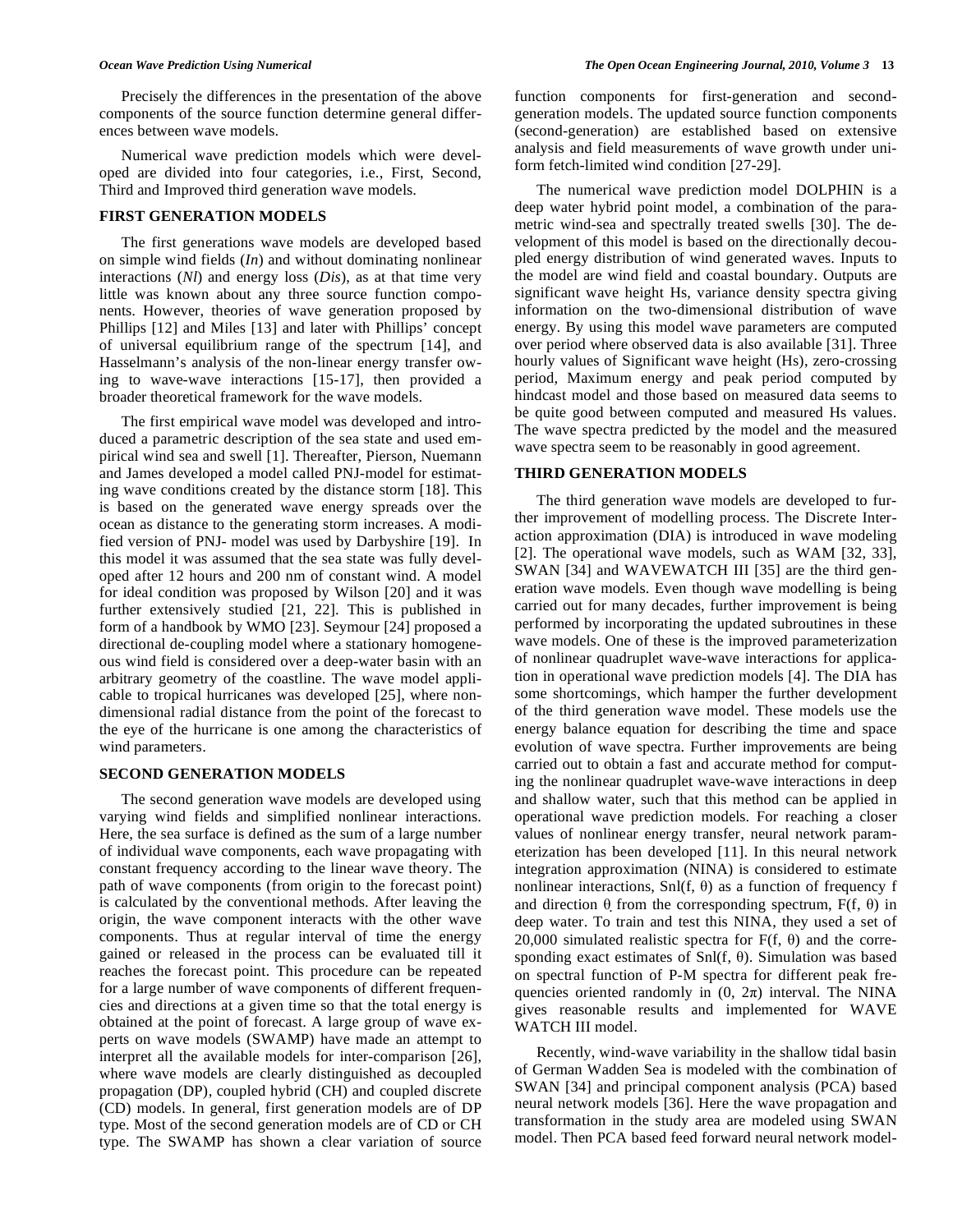ing of the mean wave parameters in the whole study area is carried out.

### **IMPROVED THIRD GENERATION MODELS**

By modifying the wind wave model - WAM, a series of numerical experiments [5, 37] are carried out for verification of a proposed source function. Verification is done on the basis of comparison of the results of wave simulation for a given wind field with the buoy observation data obtained in three oceanic regions (Barents Sea, eastern and western parts of North Atlantic Ocean). For a series of wind wave parameters, estimations of simulation accuracy are obtained, and their comparison for original and modified WAM model is undertaken. The modified third generation model shows an enhancement of speed of calculation by 20–25% and an decrease of root mean- square simulation errors by 1.5–2 times for the significant wave height and the mean wave period. All modern numerical models for wind waves are based on the solution of the evolution equation for two-dimensional wave spectrum  $S(k, x, t)$  ) given in the space of wave vectors **k** and defined over the geographic coordinates **x** and time *t*; and the updated source function components of Equation-1 are described in [5]. In particular, different generations of the models are classified by means of accounting for the degree of justification of parameterization for the *Nl*-term. Differences in representation of the left-hand side of Equation-1 and in realization of its numerical solution are mainly related to the mathematics of wave models and also determine their particular features.

The measured wave data from British (eastern part of North Atlantic) and American (western part of North Atlantic) buoys for January 2006 are used to compare with WAM and improved NEW models as shown in Table **1** [5]. The predicted wave parameters (Hs and Tm) show an improvement with the new model as compared to WAM model.

Even though the new model performs better than WAM model, still there are scopes to improve further by finer fitting of all terms of the source function and use of accurate wind field.

#### **Table 1. Root-Mean-Square Errors Between Observed and Predicted Wave Parameters**

| <b>MODEL</b> | <b>Western Part of North Atlantic Buoys</b> |       |     |       |       |          |       |  |
|--------------|---------------------------------------------|-------|-----|-------|-------|----------|-------|--|
|              | 44138                                       |       |     | 44141 |       | 44137    |       |  |
|              | Hs, m                                       | Tm, s |     | Hs, m | Tm, s | Hs,<br>m | Tm, s |  |
| NEW          | 1.00                                        | 0.6   |     | 0.73  | 0.42  | 0.45     | 0.69  |  |
| WAM          | 1.19                                        | 0.8   |     | 0.88  | 0.51  | 0.51     | 0.81  |  |
|              | <b>Eastern Part of North Atlantic Buoys</b> |       |     |       |       |          |       |  |
|              | 64046                                       |       |     | 64045 |       | 62105    |       |  |
| NEW          | 0.75                                        |       | 1.8 | 0.79  | 2.1   | 0.61     | 1.8   |  |
| WAM          | 1.15                                        |       | 2.8 | 1.26  | 3.8   | 1.14     | 3.5   |  |

# **NEURAL NETWORK IN WAVE HINDCASTING**

The work carried out by Rao and Mandal [38] describes hindcasting of wave heights and periods from cyclone generated wind fields using neural networks. The back-propagation neural network with Rprop updated algorithm are used to estimate the wave heights and periods (2 outputs) based on storm parameters (3 inputs), i.e., difference in central and peripheral pressure, radius of maximum wind and speed of forward motion of cyclone. The network structure of  $I_3H_2O_2$  is shown in Fig. (1).

The storm field variables namely central pressure, radius of maximum wind, storm speed, direction of movement of storm, latitude and longitude are extracted for each cyclone from the isobaric charts available with the archives of the Indian Meteorological Department (IMD) at 3/6 hours time intervals.

The method based on standard Hydromet pressure profile is used for the hindcast of storm wind fields [39]. Young's model is used in the estimation of wave characteristics for the cyclones considered [40]. The input parameters to the model are radius of maximum wind, the maximum wind speed and the speed of forward motion. Using the JON-SWAP fetch-limited growth relationship, the model estimates the maximum significant wave height and the spectral peak period of the maximum waves in the storm.



- i<sub>1</sub> Difference in pressure
- i<sub>2</sub> Radius of maximum wind
- i<sub>3</sub> Speed of forward motion
- Hs Wave height
- Ts Wave period

**Fig. (1).** Neural network structure.

Correlation between wave height estimated using Young model and neural network yields the correlation coefficient of 0.99 and similarly correlation coefficient for wave period gives a value of 0.97. This shows that neural network with Rprop updated algorithm can be used as an effective tool in estimating cyclone generated wave parameters.

# **NEURAL NETWORKS IN WAVE FORECASTING**

Deo and Naidu [6] describe the application of neural network analysis in forecasting of significant wave height (Hs) with 3 hour lead period. They have carried out various combinations of training patterns to obtain the desired output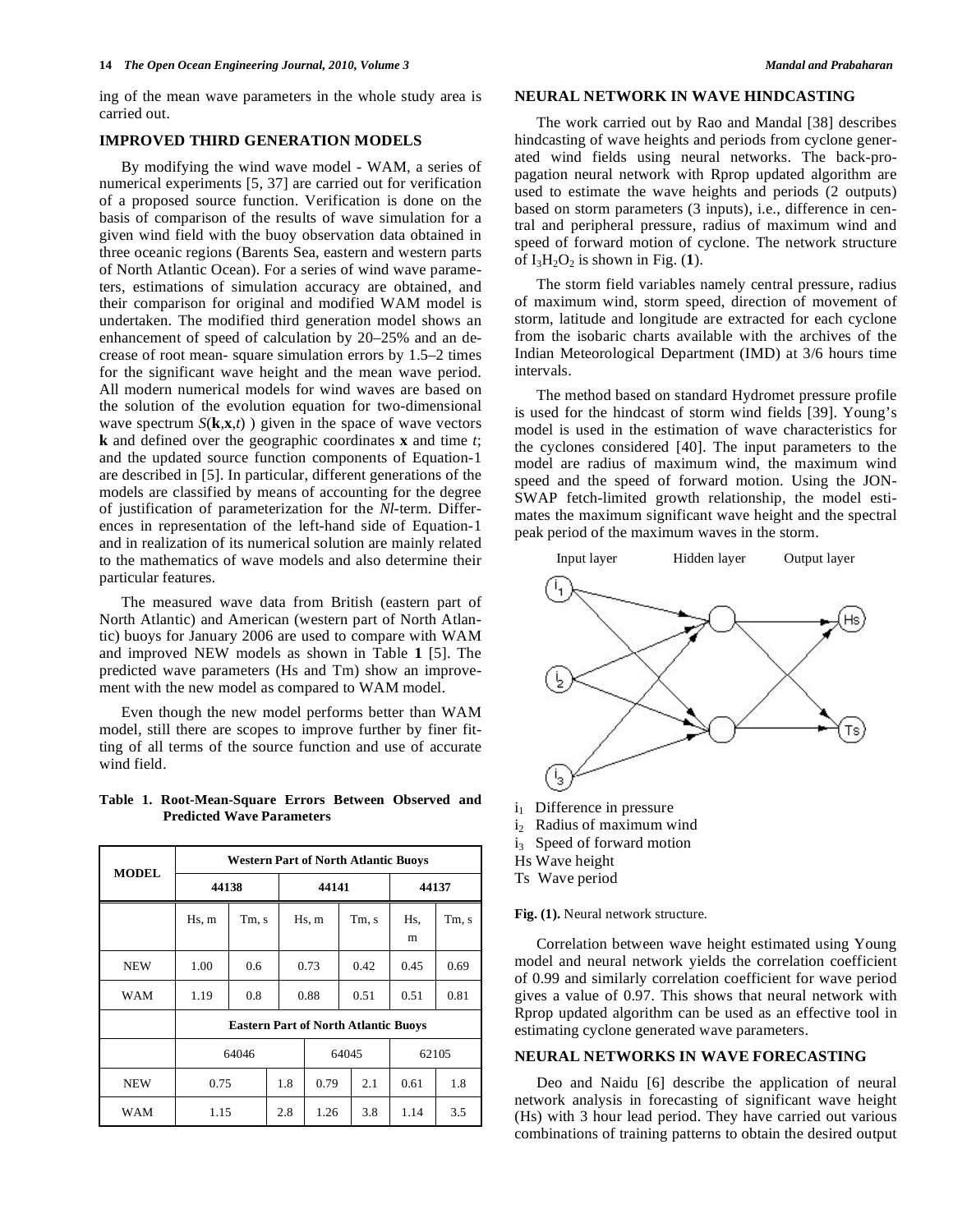

 $i_2 - i_6$  values taken from earlier output backwards  $O<sub>1</sub>$  values taken from immediate output

 $I_{Hs}$  Input Hs value

 $O_{Hs}$  Output Hs value

**Fig. (2).** NARX recurrent network.

in addition to the work of average 12hr and a day wave forecasting. In this work the back-propagation, cascade correlation and conjugate gradient methods are used with the input layer of one node. The correlation coefficients obtained for the lead of 3 hour, half day and a day are 0.81, 0.78 and 0.71 respectively. Using updated algorithms in back-propagation neural network, the wave forecasting yielded better results as shown in [10]. Improved correlation coefficients for the lead of 3 hour, half-day and a day were obtained as 0.93, 0.80 and 0.73 respectively. The use of neural network for wave forecasting for three different sets of data is demonstrated in [7]. It shows that a proper trained network could yield good results in open wider areas, in deep water and also when the sampling and prediction interval are large (say, week).

Significant wave heights are forecasted using recurrent neural networks [9]. Here Memorization and NARX (Nonlinear AutoRegressive models with exogenous inputs) recurrent algorithms are used in back-propagation neural network. In the NARX network there is a provision to take values from the input layers and then shift them along the input layer as more patterns are added. For example, if we want to take a hidden unit value or an output unit value and keep them for more than a single time step, in effect a history of what the recent values have been. For the normal network combination of 1-7-1 the NARX network of the following combination is used as 7-7-1 with the input coming from the preceding output values.

Fig. (2) shows the neural network structure of  $I_7H_7O_1$ , i.e., combination of 7-7-1 where the input value is one and the other values are taken from memorization of earlier sequences.

The wave data collected off Marmugao port, west coast of India at 23m water depth during February 1996 and January 1997 are used for the present studies. Three hourly significant wave heights (Hs) over the period are considered for the neural network. The time series of the forecasted three hourly Hs (NARX network) with the measured three hourly Hs show that the forecasted waves are closely matching with the measured values. The three hourly wave forecasting by memorization network has estimated the CC of 0.95 for NARX network (Fig. **3**). Six hourly averaged significant wave height is forecasted and CC is 0.90. Twelve hourly (half-day) averaged wave forecasting data yields CC of 0.87. In this also the up and down of wave profile is picked up by the forecast profile. The day averaged forecasting Hs yields the correlation coefficient value of 0.73.

It can be seen that for even averaged wave data the improved results are obtained. Further improvement of wave forecasting using feed forward neural network and Levernberg-Marquardt algorithm is observed by Jain and Deo [41]. The comparative values of correlation coefficients are shown in Table **2**. The correlation coefficient for 3 hourly Hs has improved from 0.81 to 0.99 [6, 41].

**Table 2. Comparison of Correlation Coefficients for Hs** 

| Fore-<br>casting<br>Lead<br>Time | Deo and<br>Naidu,<br>[6] | Subba Rao,<br>Mandal and<br>Prabaharan<br>[10] | Mandal and<br>Prabaharan,<br>[9] | Jain and<br>Deo,<br>[41] |
|----------------------------------|--------------------------|------------------------------------------------|----------------------------------|--------------------------|
| 3hr                              | 0.81                     | 0.93                                           | 0.95                             | 0.99                     |
| 6hr                              |                          | 0.88                                           | 0.90                             | 0.98                     |
| 12 <sup>hr</sup>                 | 0.78                     | 0.80                                           | 0.87                             | 0.97                     |
| 24 <sub>hr</sub>                 | 0.71                     | 0.73                                           | 0.73                             | 0.95                     |

The wave forecasting carried out is the next immediate value based on the present values. The forecasted Hs values for six and twelve hours also give good results. Using this method the Hs can be known in advance up to a period of twelve hours which will be useful for planning operation in the sea, such as pilot deep sea mining in the sea or undertaking any sub sea installation which requires advance information in sea conditions.

Tsai, Lin and Shen [8] have used back-propagation neural network to forecast the ocean waves based on learning characteristics of observed waves. The network structure of  $I_8H_4O_1$  is used. The network evaluates the interconnection weights among multi-stations based on previous short-term data.

Thereafter, a time series of waves at a station are forecasted based on using the neighbouring stations data [42]. A Graphical User Interface (GUI) integrating neural network model has demonstrated to obtain the wave forecasts at any of the locations considered through a web based operation [41].

The neural network does not explain physical processes taking place for generating ocean waves. To generate ocean waves, if exact input-output parameters are continuously known, the neural network can be trained using known input-output values, similar to validation of the numerical wave model.

There after predicting ocean wave parameters could be easier in the case of neural network as compared to the nu-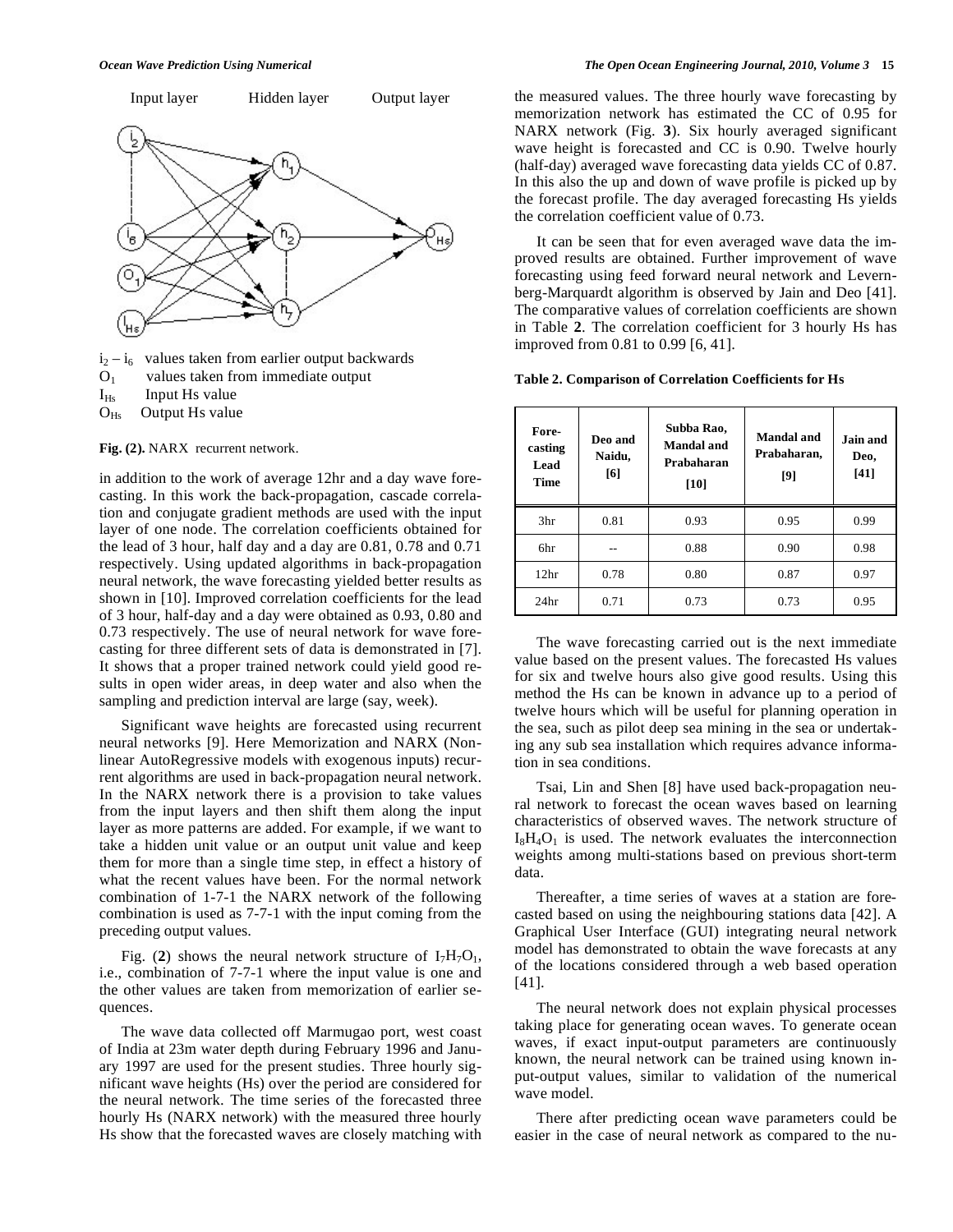

**Fig. (3).** Forecasted (3 hrs) waves off Marmugao by NARX network.

merical wave model. This is owing to simplicity of neural network connecting where weights are to be fixed based on known input-output values.

# **CONCLUSIONS**

The numerical wave models play an important role for providing proper wave information for entire regional area or over many grid points.

The use of neural network for wave prediction has direct application by incorporating in the numerical wave modeling for solving complex nonlinear functions in an efficient way.

Jain and Deo [41] have demonstrated the use of GUI integrated neural network for on-line forecasting of ocean waves at any of the locations considered through a web based operation.

A detailed study can be made for a particular location using different numerical models and also with the neural network. For a particular location the neural network can be trained based on known inputs-outputs, which is similar to the validation of the numerical wave model. Thereafter, wave prediction can be carried out for unknown inputs. For short term prediction of ocean waves the neural network can be trained for which the data are available during the immediate earlier period and thereafter it can be used for wave forecasting for that location**.** 

# **ACKNOWLEDGEMENTS**

The authors are grateful to Director, National Institute of Oceanography (NIO), Goa, India for his encouragement. The authors are thankful to staff of Ocean Engineering Division, NIO, Goa for providing the measured wave data used for neural network modeling. NIO contribution number is 4643.